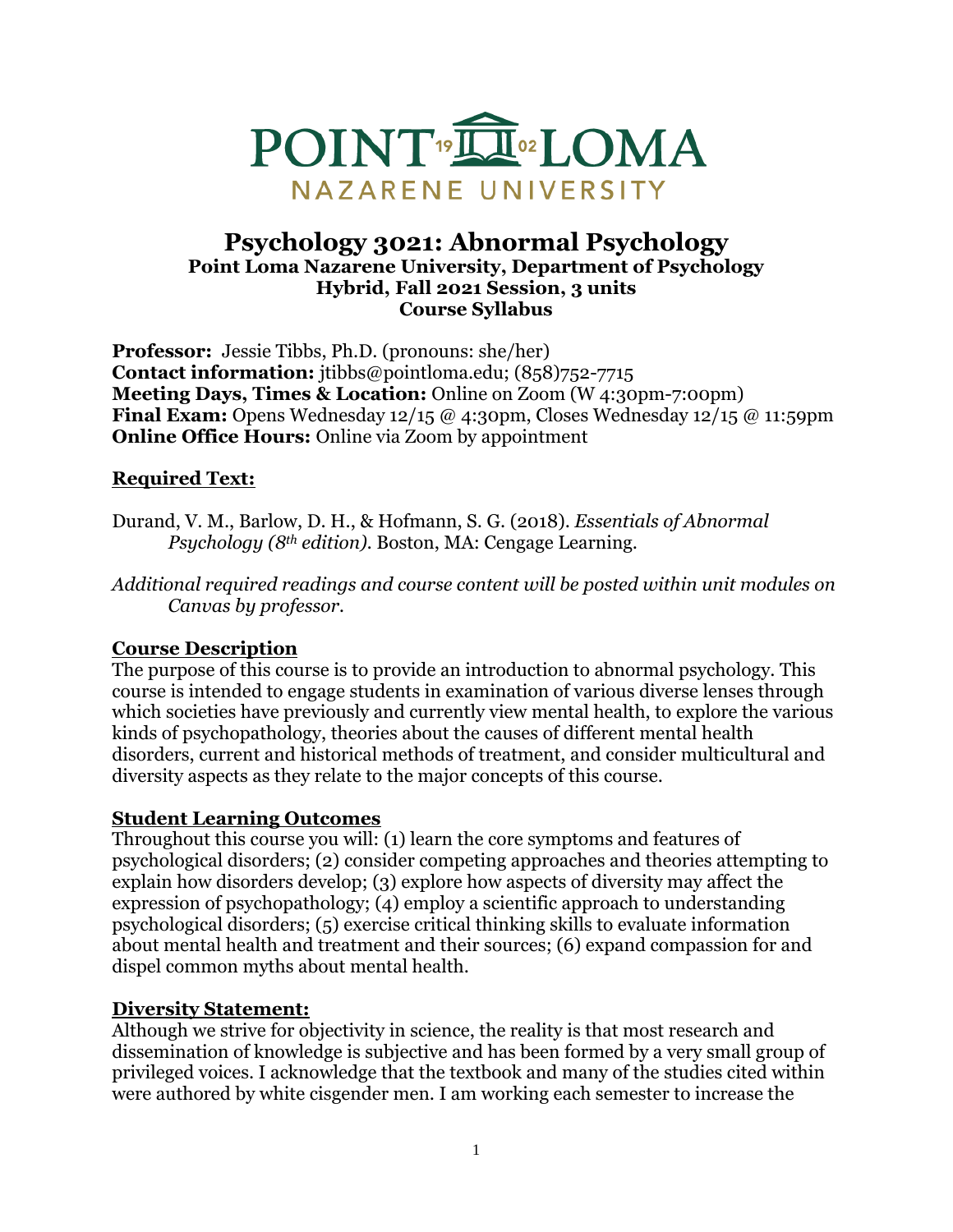diversity of voices from which we learn this material, and I also acknowledge that I have a long way to go in this effort. As we will discuss this semester, it is important to think critically about the biases present in any information we consume, and we will certainly engage in that practice as it applies to the content of this course. Please contact me if you have any suggestions for improving the course materials. Further, it is my intention to create a safe environment in which all students are able to learn. I believe that supporting diversity of thought, perspective, and experience is one way to do so. Another way is working to honor your identities (including race, gender, class, sexuality, denomination, ability, etc.). To help accomplish these goals:

- If you have a name and/or pronouns that differ from those that appear in your official PLNU record, please let me know (if you feel comfortable)!
- I know that all of our lives are busy and are (hopefully) made up of lots of other things aside from college classes. If your life outside of this course is conflicting with your effort to be successful in this class (e.g., parental activities, veteran/active-duty responsibilities, familial responsibilities, etc.), please let me know so we can set up a time to meet. I want to be a resource for you and will work to support your efforts to learn in this class.
- Students are expected to be respectful of and practice compassion for one another. It is important to remember that everyone has a right to form and hold their opinion on issues covered in class, and discussions must be respectful. Although you may not always agree with one another, this class is intended to provide an open forum for the fluid exchange of ideas. Remember, as a group, you represent a broad range of backgrounds, including diversity of culture, gender, race, sexuality, region/country of origin, disability, denomination, veteran status, etc. and it is my experience that fostering respect for this diversity will result in a deeper, more meaningful learning experience for us all. If you ever have feedback on ways to improve this aspect of the course, I am very grateful to be provided the opportunity to learn from such feedback.
- I am always in the process of learning and un-learning about oppression, intersectionality, minoritization, sigma, and diversity. If something was said in class (by me or anyone else) that made you feel uncomfortable (including microaggressions, etc.), please talk to me about it. If you do not feel comfortable talking to me directly, you can discuss with another trusted faculty member in the Psychology department, or to a member of the Anti-Racism Collective [\(https://www.pointloma.edu/diversity-equity-inclusion\)](https://www.pointloma.edu/diversity-equity-inclusion)

# **Wellness, Respect & Privacy**

Mental health is a sensitive topic for most of us, especially the further we dive into content across the semester. If you feel significantly emotionally distressed, please seek help. PLNU students can access mental health resources for free via the student health center [\(https://www.pointloma.edu/offices/wellness-center/counseling-services](https://www.pointloma.edu/offices/wellness-center/counseling-services) ; 619- 849-2574 ext. 3020 ; visit M-F 8-12:30, 1:30-4:30 in Taylor Hall).

In class discussions about psychological disorders or experiences please assume that someone in the room either deals with these issues personally or has someone close to them who does. It is certainly acceptable to ask questions and expand your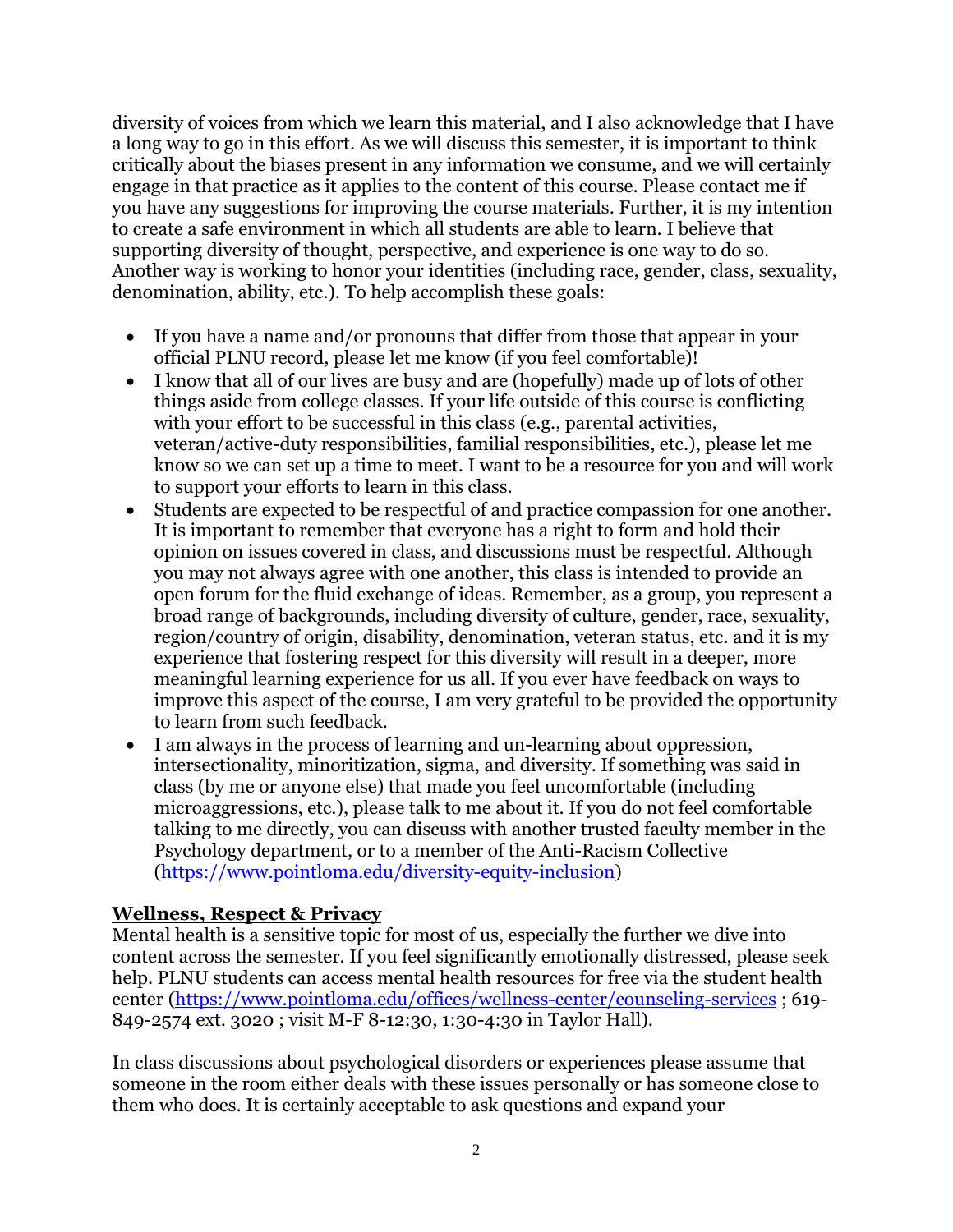understanding, but please be aware that each topic may be personally sensitive for your classmates.

Everyone has a right to privacy. Sometimes during class, a student may feel called to share a personal story related to mental health. These stories should be held with the utmost respect and should not be shared with anyone outside of class (unless you have talked to the person and gotten their permission to share it). Even if you share the story without identifying information (e.g., names), the uniqueness of the story could unintentionally reveal that person's identity. Further, students **should not ever feel compelled or pressured to reveal personal information.** If you share information from an experience that isn't your own story, be sure to get their permission to share, or to remove all identifying information from the story that could result in their identification.

# **Hybrid Class Format & Expectations**

This is a Hybrid Course! We will have once-weekly synchronous class sessions (online via Zoom) and complete asynchronous online class activities. We will utilize Zoom for our synchronous class sessions. Attendance at these sessions is required; essential course information will be covered during lecture and class discussion. Please attend our class meetings somewhere that has reliable internet (i.e., plugging into an Ethernet cable, using a library's computer, or using a reliable wireless connection).

We will utilize Canvas for covering additional content, including completion of all online asynchronous course assignments, discussions, and exams. The course is divided into five different units. As we progress through the course, the units and their contents will post on the modules page. All required activities and assignments will be posted in the modules. The asynchronous activities (readings, videos, some assignments) are designed to be as self-paced as possible throughout each unit. Once a module/unit is posted, you can make your way through the available module content at the pace that works best for you. **Please pay attention to posted due dates (assignments, discussions, exams).**

The structure of each unit is pretty consistent such that each unit has a set of assigned textbook chapters, weekly Zoom synchronous class sessions (with attendance points), additional online content (video/podcast/reading), one assignment/discussion, and one unit exam. To increase quality of discussion around the topics we are learning we will often utilize video/audio comments in addition to written responses (see this link for information on how to utilize this Canvas feature

[https://community.canvaslms.com/docs/DOC-10627-4212710345\)](https://community.canvaslms.com/docs/DOC-10627-4212710345). All course components must be completed by the final day of class, Wednesday, December 15th by 11:59pm.

# **Zoom Class Session Attendance & Expectations:**

As this is a hybrid class with live synchronous class sessions, you are expected to attend these sessions and will be awarded attendance points. You will be awarded 10 points for attending 12 of the 14 scheduled classes (for a total of 120 points, you can miss 2 classes without penalty). I know that life happens, so this is my way of balancing rewarding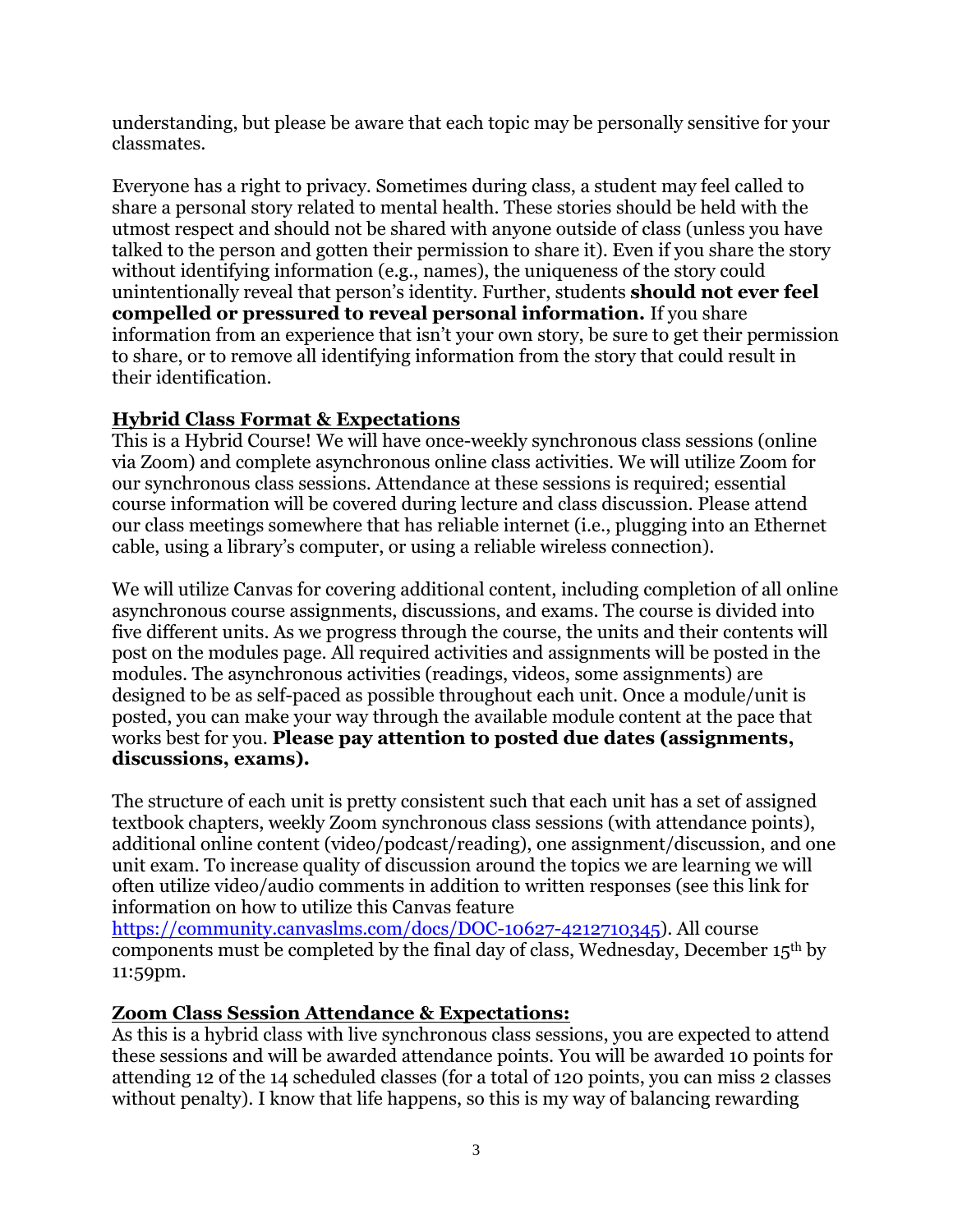regular attendance with flexibility! In order to earn these points, you must:

1) Arrive on time. Individuals who arrive more than five minutes late will not be given points (unless discussed with professor in advance);

2) Keep your camera on for the majority of class (I understand that life happens and at times you need to temporarily turn off your camera for a variety of reasons (e.g., bathroom, eating, children/spouse/roommates interrupting). That is okay. However, you are expected to plan to actively attend this course and arrange to attend in an environment conducive to your learning and participation. I understand that some days students will need to have their cameras off for unforeseen circumstances. Please contact me in advance to so that your attendance points aren't reduced.

3) Attend the entire class session. The professor will be taking attendance at the start and end of class. If you leave class early (without discussing it with me in advance), attendance points will be deducted.

# **Exams**

There are 5 exams. Exams include multiple choice, fill in the blank, matching, and short answer items requiring both recall/recognition and application of key concepts and terms. The final (fifth) exam will be non-cumulative and will include only material covered during the final unit of class. Exams will cover material from the lectures and assigned readings/content. **You are responsible for all material covered in the readings**, even if it is not covered in lecture or discussion; likewise, you are responsible for all material covered in our lectures/discussions, even if it is not in the readings. Exams will consist of a combination of material covered in covered in the lecture/discussions, textbook, and the additional posted readings/content. All exams become available on Canvas mid-day on a Friday (under "Modules") and close on that Sunday at 11:59pm (except for the final exam/exam 5). Refer to the Course Schedule for specific exam dates.

- Exams are open-book and open-note. **Even though exams are open-book and open-note, you still need to study the material in preparation for the exams**.
- The exam is **timed** and you will not have time to look up many answers. Each exam is open for 75 minutes.
- You will have the option to re-take **one** exam of your choice. In order to do this, please contact the professor to arrange your selected exam to be re-opened for you.

Please take your exams somewhere that has reliable internet (i.e., plugging into an Ethernet cable, using a library's computer, or using a reliable wireless connection). If you lose internet connection during your exam, Canvas will automatically submit your exam at that point, which presents numerous complications. Please contact the professor if this happens and the professor will respond as soon as possible.

# **Late Policy**

Exams will be administered on Canvas during the dates specified in the course schedule. If you must miss an exam, you will need discuss with me why you cannot take the exam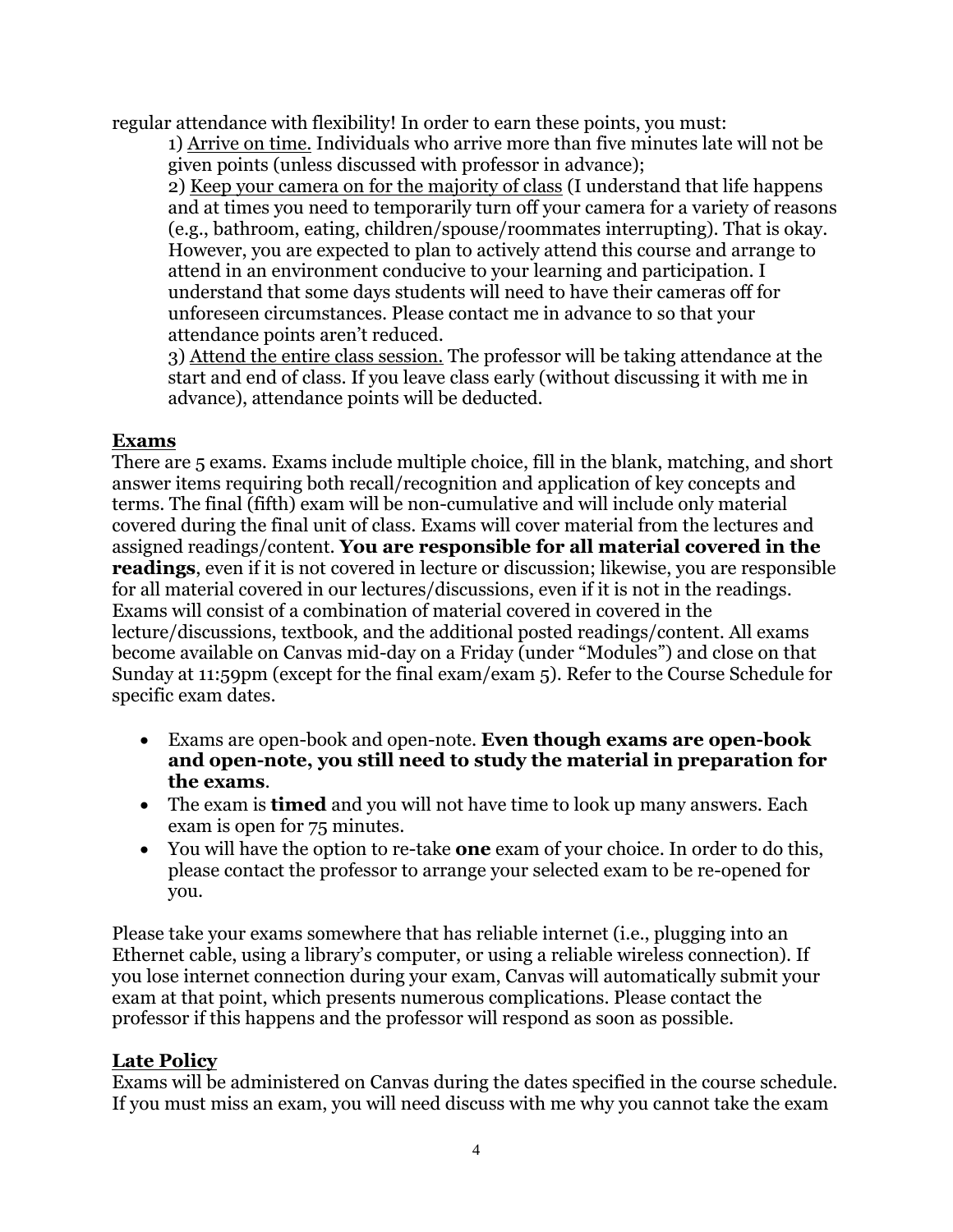on the scheduled days, obtain approval *in advance,* and arrange to take the exam *in advance*. If you unexpectedly miss an exam due to circumstances beyond your control, you must contact me *as soon as possible*.

Other course material turned in past the due date (without communicating with me in advance) will be automatically docked 5 points. No late assignments will be accepted after the final day of class. This keeps you on track and ensures that you will have a better chance of completing the course successfully. If problems occur or you become ill, please contact me immediately so we can determine your best options.

# **Extra Credit**

There are several options for extra credit in the course. A maximum of 20 points of extra credit may be obtained for the semester. All extra credit must be turned in by 12/15/21 at 11:59pm. You can receive extra credit through the following means:

- Eight points per Diversity Response Paper (paper must be at least 2 pages, double spaced, 12-point Times New Roman font, 1-inch margins). The purpose of this extra credit opportunity is to seek out research that focuses on an aspect of diversity, intersectionality, anti-racism, and/or systemic oppression within the field of psychology (these must be scientific manuscripts published in a peerreviewed scientific journal – please contact the professor for further information on such articles/journals) and to reflect on the research as it relates to abnormal psychology. Each paper must include two "discussion" questions you had from the paper. Diversity Response Papers completed in response to a non-scientific non-peer reviewed source will not be awarded points. Submit to the professor via email by the due date specified above.
- Two points per hour for volunteering at a facility involved in the provision of mental health services. Please discuss this option with the professor to get arrangements approved in advance. You will be required to provide the professor your supervisor's contact information so your hours can be verified. Then, you will record your hours on a piece of paper, have your supervisor sign the paper, scan in and send the signed paper to the professor by the due date specified above. A maximum of 10 extra credit points can be earned this way.
- Two points per hour volunteering in a research lab if you are not otherwise being compensated. Please discuss this option with the professor to get arrangements approved in advance. You will be required to provide the professor your supervisor's contact information so your hours can be verified. Then, you will record your hours on a piece of paper, have your supervisor (i.e., faculty/professor or graduate student) sign the paper, scan in and send the signed paper to the professor by the due date specified above. A maximum of 10 extra credit points can be earned this way.
- Five points per Research Response Paper (paper must be at least 2 pages, double spaced, 12-point Times New Roman font, 1-inch margins). To gain the full five points per Research Response Paper, students must reflect on their thoughts in response to a published scientific article within a topic of abnormal psychology (these must be scientific manuscripts published in a peer-reviewed scientific journal – please contact the professor if you require further information on such articles/journals). Each paper must include two "discussion" questions you had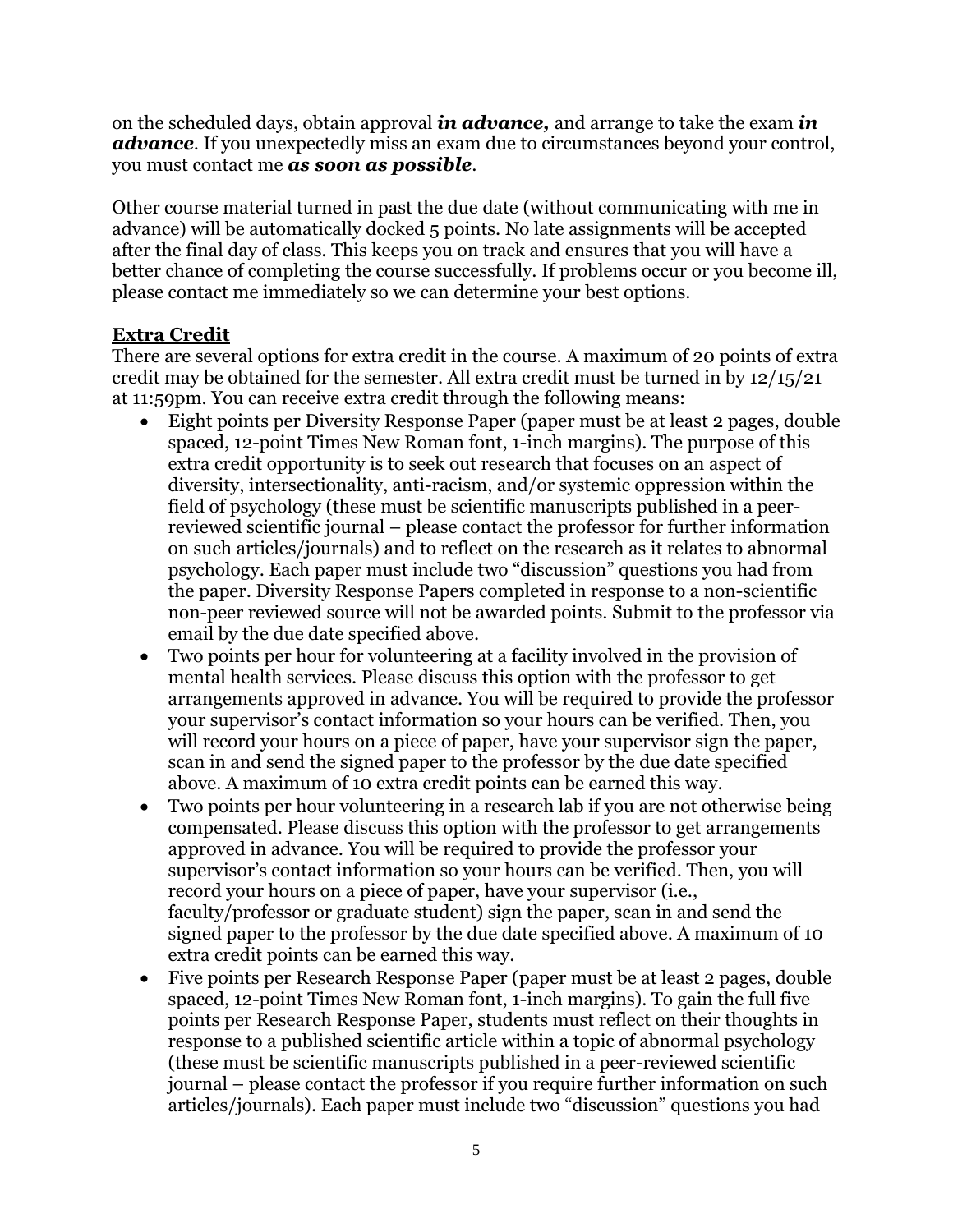from the paper. Research Response Papers completed in response to a nonscientific non-peer reviewed source will not be awarded points. Submit to the professor via email by the due date specified above.

### **Grading**

Final course grades will be based on points earned on class attendance, online assignments/discussions, five exams, and any extra credit submitted.

| $\sum_{i=1}^{n}$          |        |  |  |
|---------------------------|--------|--|--|
| Category                  | Points |  |  |
| Class attendance          | 120    |  |  |
| <b>Syllabus Points</b>    | 15     |  |  |
| <b>Online Assignments</b> | 165    |  |  |
| Exams                     | 200    |  |  |
| Total                     | 500    |  |  |

#### **Class Points by Category**

#### **Grade Scale Based on Percentage of Points Earned**

| A $93-100$    | $B + 87 - 89$ | $C+77-79$ | $D+67-69$     | F Less than 59 |
|---------------|---------------|-----------|---------------|----------------|
| $A - 90 - 92$ | $B$ 83-86     | $C$ 73-76 | $D_{63-66}$   |                |
|               | $B - 80 - 82$ | $C-70-72$ | $D - 60 - 62$ |                |

# **Course Credit Hour Information:**

In the interest of providing sufficient time to accomplish the stated Course Learning Outcomes, this class meets the PLNU credit hour policy for a 3-unit class delivered over 16 weeks. It is anticipated that students will spend a minimum of 37.5 participation hours per credit hour on their coursework. For this course, students will spend an estimated 112.5 total hours meeting the course learning outcomes. The time estimations are provided in the Canvas modules.

# -------------------------------------------------------------------------------------------------------- **Course Schedule**

(subject to change by professor)

# **INTRODUCTION TO THE COURSE**

- 1. Pre-Course Survey (0 points, completion required)
- 2. Read Syllabus (15 points are awarded the fist day of class, each question asked that is clearly stated on the syllabus is a 3-point deduction)
- 3. Discussion Introduction Videos (15 points; DUE FRIDAY  $9/3$  @ 11:59pm)

# **UNIT 1 – INTRO, HISTORY, ASSESSMENT, DIAGNOSIS & RESEARCH**

- 1. Chapter 1 Reading (D,B&H ch 1 & posted additional readings/content)
- 2. Chapter 2 Reading (D,B&H ch 2 & posted additional readings/content)
- 3. Chapter 3 Reading (D,B&H ch 3 & posted additional readings/content)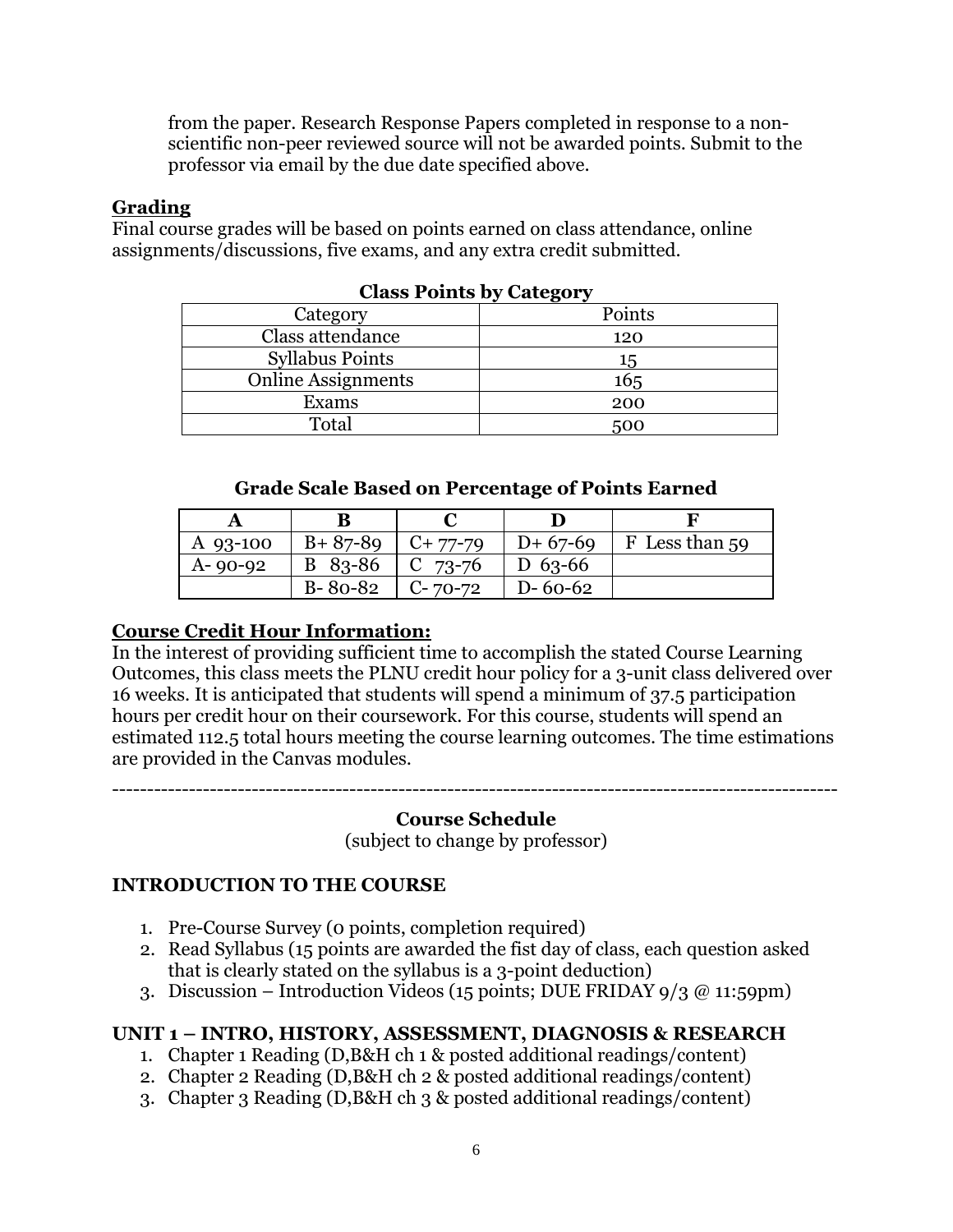- 4. Week 1 Zoom Class Attendance (WED 9/1 @ 4:30pm)
- 5. Week 2 Zoom Class Attendance (WED 9/8 @ 4:30pm)
- 6. Week 3 Zoom Class Attendance (WED  $9/15 \omega$  4:30pm)
- 7. Unit 1 Exam (OPENS FRI 9/17, CLOSES SUN 9/19 @ 11:59pm)
- 8. Unit 1 Discussion (DUE TUESDAY  $9/21$  @ 11:59pm)

#### **UNIT 2 – NEURODEVELOPMENT, ADDICTION, AND SUBSTANCE USE DISORDERS**

- 1. Chapter 10 Reading (D,B&H ch 10 & posted additional readings/content)
- 2. Chapter 13 Reading (D,B&H ch 13 & posted additional readings/content)
- 3. Week 4 Zoom Class Attendance (WED 9/22 @ 4:30pm)
- 4. Week 5 Zoom Class Attendance (WED 9/29 @ 4:30pm)
- 5. Week 6 Zoom Class Attendance (WED 10/6 @ 4:30pm)
- 6. Unit 2 Exam (OPENS FRI 10/8, CLOSES SUN 10/10 at 11:59pm)
- 7. Unit 2 Assignment (Suggested due date Tuesday 10/12 @ 11:59pm)

#### **UNIT 3 – SCHIZOPHRENIA SPECTRUM, MOOD, AND TRAUMA DISORDERS**

- 1. Chapter 12 Reading (D,B&H ch 12 & posted additional readings/content)
- 2. Chapter 4 Reading (D,B&H ch 4 & posted additional readings/content)
- 3. Chapter 6 Reading (D,B&H ch 6 & posted additional readings/content)
- 4. Week 7 Zoom Class Attendance (WED 10/13 @ 4:30pm)
- 5. Week 8 Zoom Class Attendance (WED 10/20 @ 4:30pm)
- 6. Week 9 Zoom Class Attendance (WED  $10/27$  @ 4:30pm)
- 7. Unit 3 Exam (OPENS FRI 10/29, CLOSES SUN 10/31 at 11:59pm *SPOOOOKY*

# *HALLOWEEN* )

8. Unit 3 Discussion (Suggested due date Tuesday 11/2 @ 11:59pm)

# **UNIT 4 – HEALTH AND PHYSICAL-RELATED DISORDERS**

- 1. Chapter 7 Reading (D,B&H ch 7 & posted additional readings/content)
- 2. Chapter 5 Reading (D,B&H ch 5 & posted additional readings/content)
- 3. Chapter 8 Reading (D,B&H ch 8 & posted additional readings/content)
- 4. Week 10 Zoom Class Attendance (WED 11/3 @ 4:30pm)
- 5. Week 11 Zoom Class Attendance (WED 11/10 @ 4:30pm)
- 6. Week 12 Zoom Class Attendance (WED 11/17 @ 4:30pm)
- 7. Unit 4 Exam (OPENS FRI 11/19, CLOSES 11/21 at 11:59pm)
- 8. Week 13 NO CLASS THANKSGIVING BREAK (WED  $11/24 \omega$  4:30pm)
- 9. Unit 4 Discussion (DUE TUES 11/30 @ 11:59pm)

# **UNIT 5 – PERSONALITY DISORDERS AND ETHICAL/LEGAL ISSUES**

- 1. Chapter 11 Reading (D,B&H ch 11 & posted additional readings/content)
- 2. Week 14 Zoom Class Attendance (WED  $12/1$  @ 4:30pm)
- 3. Week 15 Zoom Class Attendance (WED 12/8 @ 4:30pm)
- 4. Unit 5 Assignment (DUE WED 12/15 2 11:59pm)
- 5. Week 16 Final Exam! (OPENS WED 12/15 @ 4:30pm, CLOSES WED 12/15  $@11:59)$